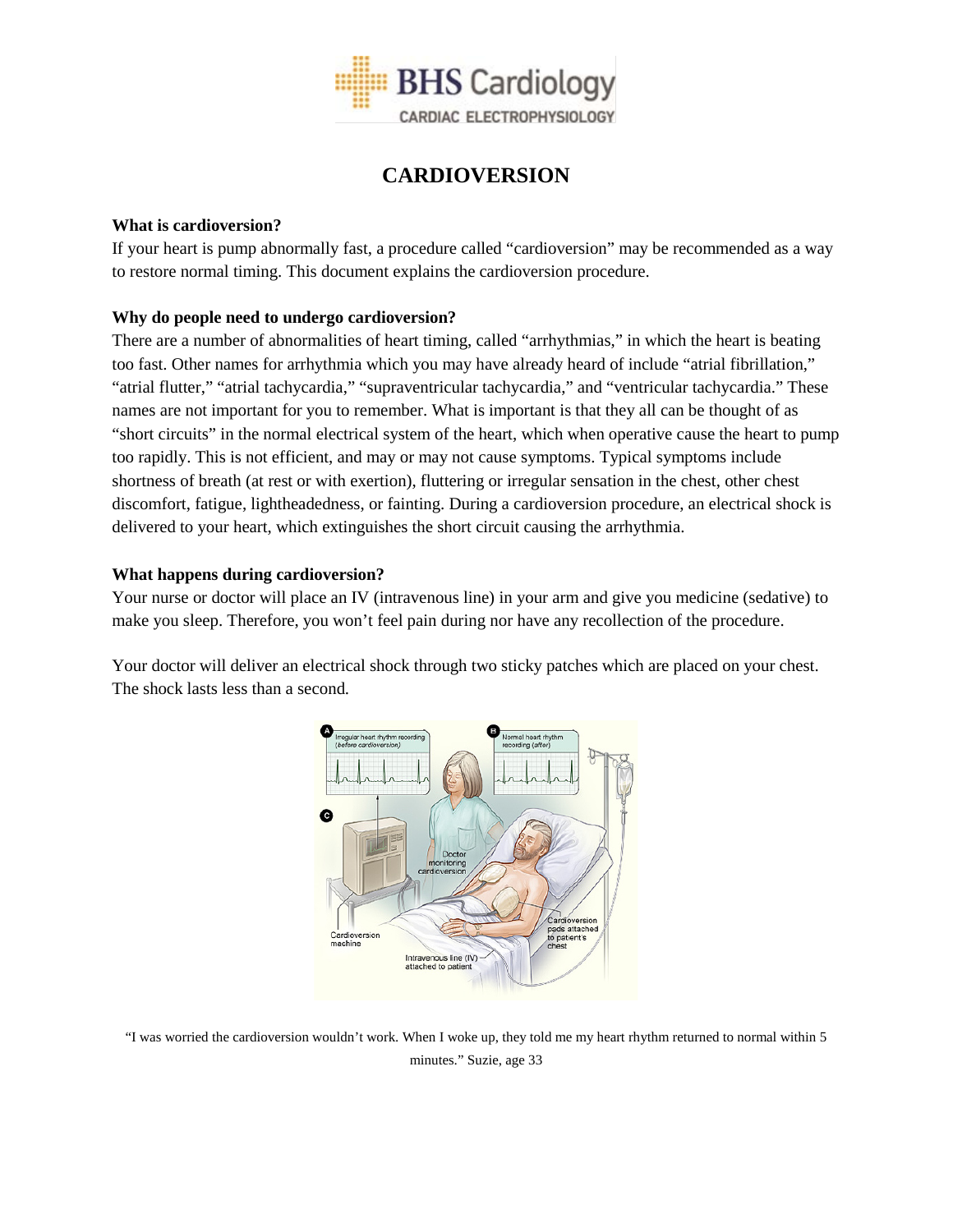

## **What are the risks of cardioversion?**

There is a very small risk from the anesthesia, which may cause issues with your breathing or allergic reaction that need to be corrected. If you have atrial fibrillation or atrial flutter, there is a small risk of a blood clot forming and then traveling from your heart after cardioversion. If such a clot were to travel to your brain, it could do damage that we call a stroke. Your doctor will discuss this issue with you in detail, but patients who undergo cardioversion for atrial fibrillation or flutter will typically be treated with a blood thinner, such as coumadin, pradaxa, xarelto, or eliquis, both before and after cardioversion. The blood thinner makes this complication less likely. Some patients note that, in the first day or two after cardioversion, the skin where the paddles were applied may be irritated. This will resolve over the next day or two, but if it is uncomfortable there is a cream which we can give you while it heals.

Although cardioversion is very effective at terminating an arrhythmia, it does nothing to repair the short circuit that caused the arrhythmia in the first place. Therefore, there is a risk that the arrhythmia will return. This may occur immediately or in the subsequent hours, days, weeks and months. It is for this reason that, for most patients, cardioversion is part of a strategy for controlling your arrhythmia. Other parts may include drugs or ablation. These items will be described in separate teaching materials.

#### **How do I prepare for electrical cardioversion?**

You will need to have someone come with you who can get you home, as the anesthesia we give you will make it dangerous for you to drive for 24 hours. We will also instruct you not to operate machinery or make any important decisions for 24 hours after cardioversion.

Don't eat or drink after midnight prior to the procedure. Unless instructed otherwise, take your usual medicines on the morning of the procedure. Bring a list of all your medicines (including over-the-counter medicines, herbs and vitamins) with you.

#### **What happens after cardioversion?**

Your nurse will watch you carefully for an hour or more after the procedure. You can visit with family members right away, but you may feel sleepy for several hours. If you are not hospitalized for another reason, you will be able to go home once the anesthesia effect has cleared sufficiently. Your doctor will discuss the result of the procedure with you, including what medicines you will need to take as well as followup and interim contact arrangements. Some patients will be given a device for rhythm monitoring at home for a period of time.

#### **What happens after I get home?**

As noted above, no driving, operating dangerous machinery, or making important decisions on the day of the procedure. As of the next day, you may return to normal function unless your doctor has recommended otherwise.